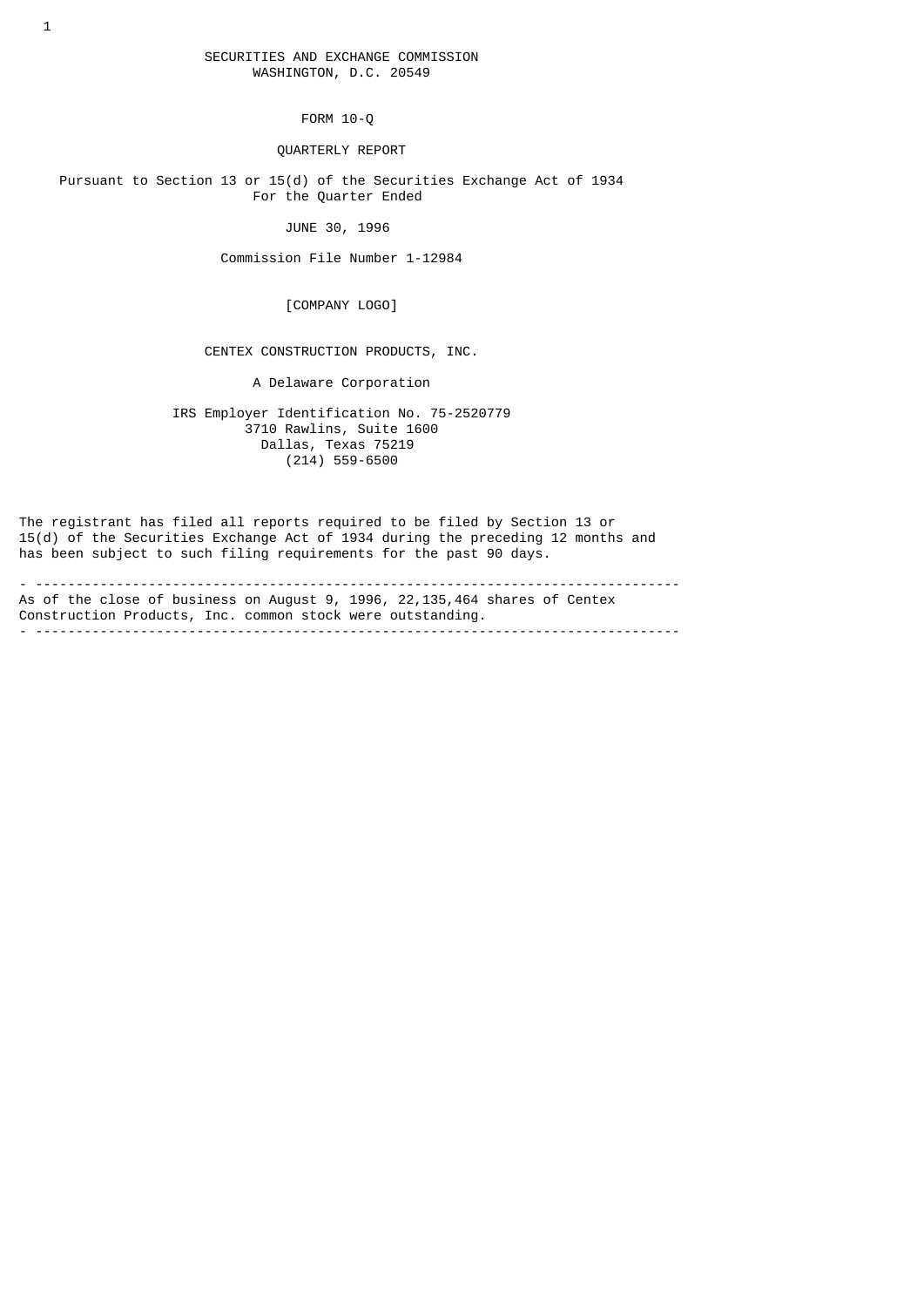FORM 10-Q TABLE OF CONTENTS

JUNE 30, 1996

|                   |                   |                                                                                               | PAGE    |
|-------------------|-------------------|-----------------------------------------------------------------------------------------------|---------|
| PART I.           |                   | FINANCIAL INFORMATION (UNAUDITED)                                                             |         |
|                   | ITEM 1.           | Condensed Consolidated Financial<br>Statements                                                | 1       |
|                   |                   | Condensed Consolidated Statement of<br>Earnings for the Three Months Ended<br>June 30, 1996   | 2       |
|                   |                   | Condensed Consolidated Balance Sheets                                                         | 3       |
|                   |                   | Condensed Consolidated Statement of<br>Cash Flows for the Three Months Ended<br>June 30, 1996 | 4       |
|                   |                   | Notes to Condensed Consolidated Financial<br>Statements                                       | 5       |
|                   | ITEM 2.           | Management's Discussion and Analysis of<br>Results of Operations and Financial<br>Condition   | $6 - 8$ |
| PART II.          | OTHER INFORMATION |                                                                                               |         |
|                   | ITEM 6.           | Exhibits and Reports on Form 8-K                                                              | 9       |
| <b>SIGNATURES</b> |                   |                                                                                               | 10      |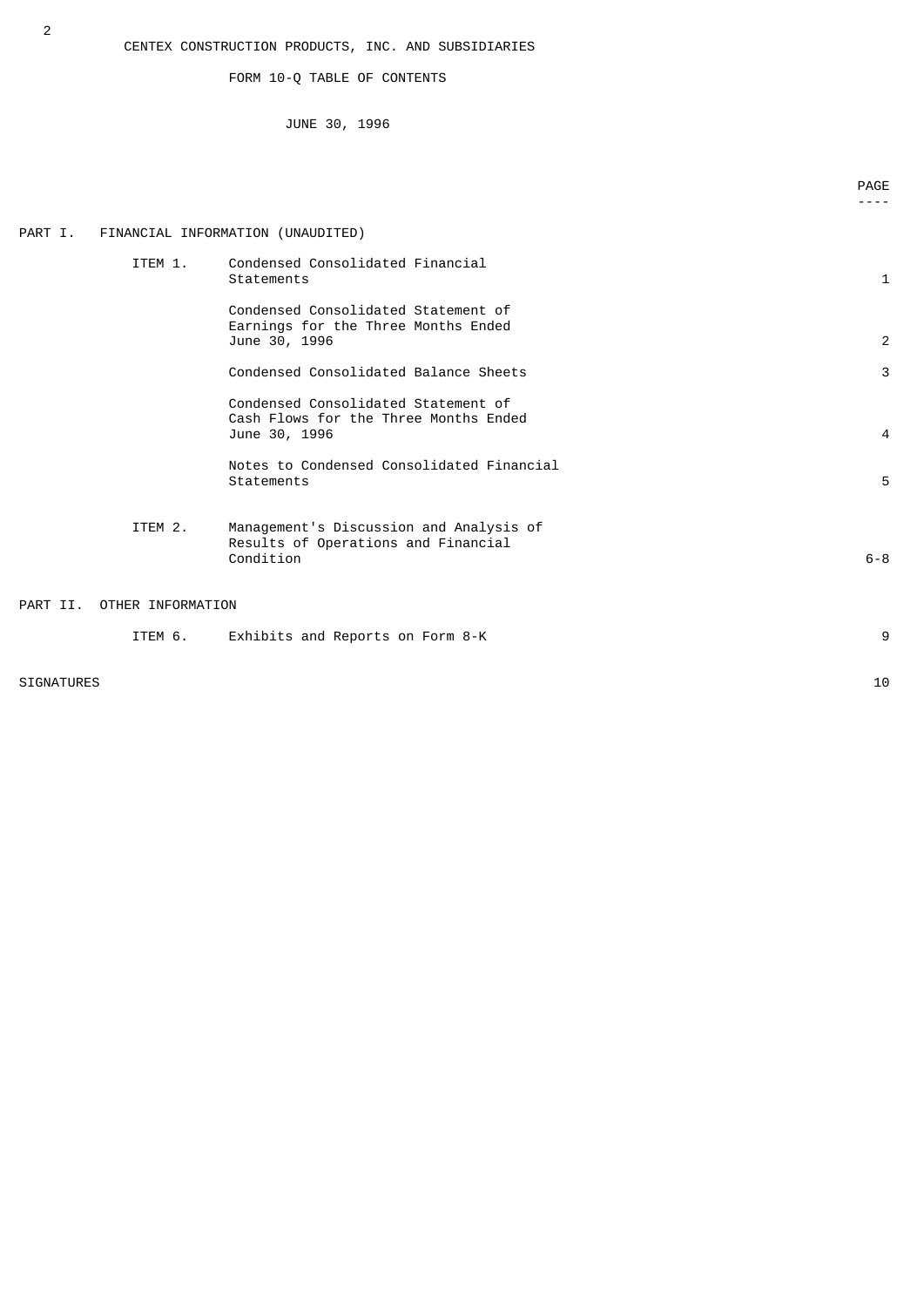#### PART I. FINANCIAL INFORMATION

## CONDENSED CONSOLIDATED FINANCIAL STATEMENTS

## ITEM 1.

The condensed consolidated financial statements include the accounts of Centex Construction Products, Inc. and subsidiaries ("CXP" or the "Company"), and have been prepared by the Company, without audit, pursuant to the rules and regulations of the Securities and Exchange Commission. Certain information and footnote disclosures normally included in financial statements prepared in accordance with generally accepted accounting principles have been condensed or omitted pursuant to such rules and regulations, although the Company believes that the disclosures are adequate to make the information presented not misleading. It is suggested that these condensed consolidated financial statements be read in conjunction with the consolidated financial statements and the notes thereto included in the Registrant's latest Annual Report on Form 10-K. In the opinion of the Company, all adjustments necessary to present fairly the information in the following condensed consolidated financial statements of the Company have been included. The results of operations for such interim periods are not necessarily indicative of the results for the full year.

 $\sim$  1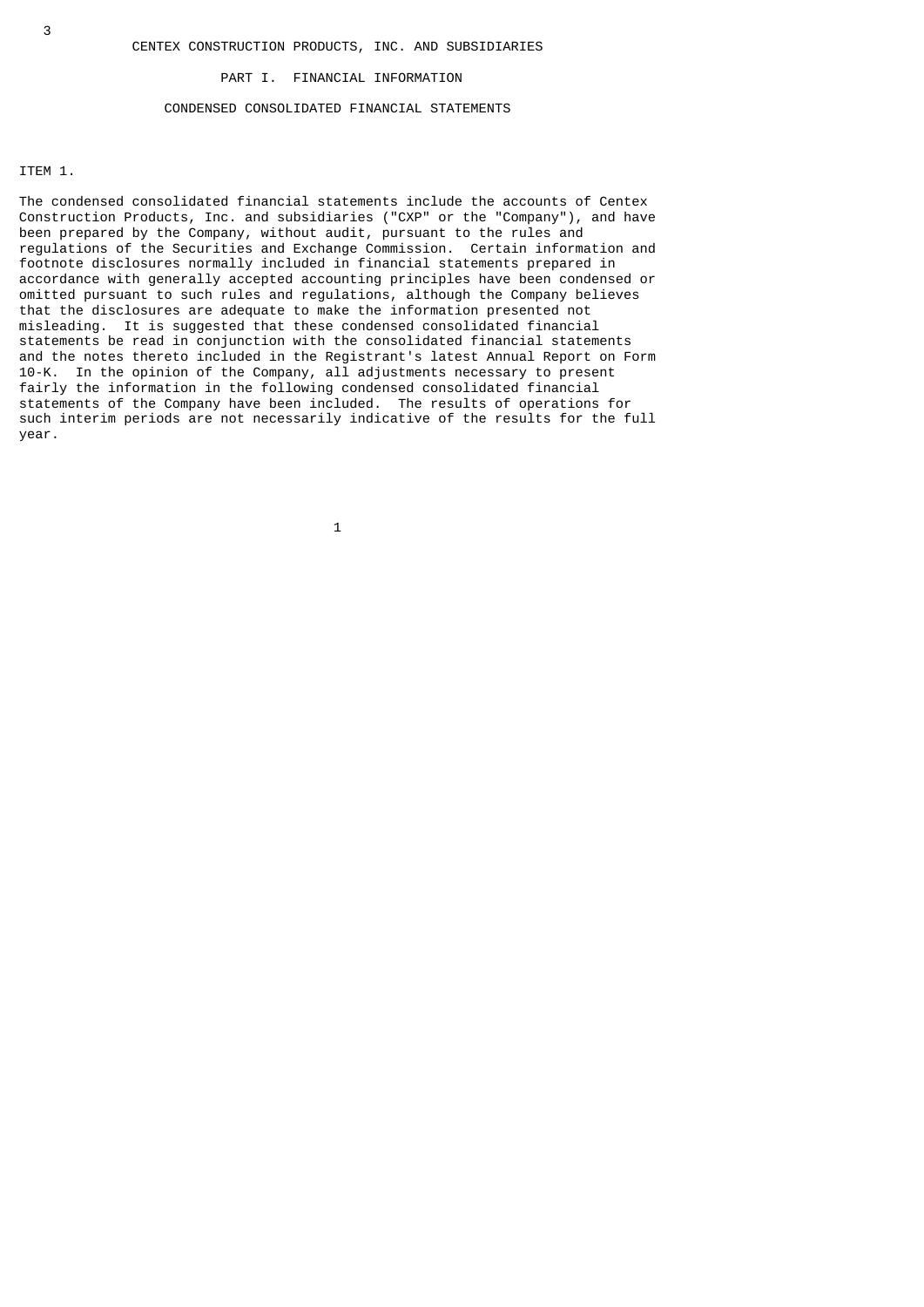## CENTEX CONSTRUCTION PRODUCTS, INC. AND SUBSIDIARIES CONDENSED CONSOLIDATED STATEMENT OF EARNINGS (dollars in thousands, except per share data) (unaudited)

| FOR THE THREE MONTHS ENDED                                                                                                                                                     | June 30,      |                                                                                                                                                                                                                      |  |                                                                                      |  |  |
|--------------------------------------------------------------------------------------------------------------------------------------------------------------------------------|---------------|----------------------------------------------------------------------------------------------------------------------------------------------------------------------------------------------------------------------|--|--------------------------------------------------------------------------------------|--|--|
|                                                                                                                                                                                |               | 1996 —                                                                                                                                                                                                               |  | 1995<br>----------                                                                   |  |  |
| <b>REVENUES</b><br>Cement<br>Wallboard<br>Concrete/Aggregates<br>Other, net<br>Less Intersegment Sales                                                                         | $\frac{1}{2}$ | 36,677 \$ 31,115<br>15,089<br>10,139<br>501<br>(1,348)<br>61,058                                                                                                                                                     |  | 14,633<br>9,456<br>853<br>(953)<br>----------<br>55,104<br><u> - - - - - - - - -</u> |  |  |
| <b>COSTS AND EXPENSES</b><br>Cement<br>Wallboard<br>Concrete/Aggregates<br>Less Intersegment Purchases<br>Corporate General & Administrative<br>Interest (Income) Expense, net |               | 26,624<br>11,660<br>8,389<br>(1, 348)<br>698<br>(163)<br>- - - - - - - - - - <sup>-</sup><br>45,860                                                                                                                  |  | 23,237<br>10.892<br>10,892<br>8,751<br>(953)<br>628<br>485<br>----------<br>43,040   |  |  |
| EARNINGS BEFORE INCOME TAXES                                                                                                                                                   |               | 15, 198 12, 064                                                                                                                                                                                                      |  |                                                                                      |  |  |
| Income Taxes                                                                                                                                                                   |               | 5,335<br>- - - - - - - - - - -                                                                                                                                                                                       |  | 4,234                                                                                |  |  |
| <b>NET EARNINGS</b>                                                                                                                                                            |               | \$9,863<br>==========                                                                                                                                                                                                |  | \$7,830                                                                              |  |  |
| <b>EARNINGS PER SHARE</b>                                                                                                                                                      |               | $\textcolor{red}{\text{\$}} \qquad \textcolor{red}{\text{\$}} \qquad \textcolor{red}{\text{\$}} \qquad \textcolor{red}{\text{\$}} \qquad \textcolor{red}{\text{\$}} \qquad \textcolor{red}{\text{\$}}$<br>========== |  | \$ 0.34                                                                              |  |  |
| AVERAGE SHARES OUTSTANDING                                                                                                                                                     |               | 22, 525, 567<br>==========                                                                                                                                                                                           |  | 22,959,804                                                                           |  |  |
| CASH DIVIDENDS PER SHARE                                                                                                                                                       | \$            | 0.05<br>==========                                                                                                                                                                                                   |  | $\mathbb S$ and $\mathbb S$<br>-0-<br>$=$ ==========                                 |  |  |

See notes to condensed consolidated financial statements.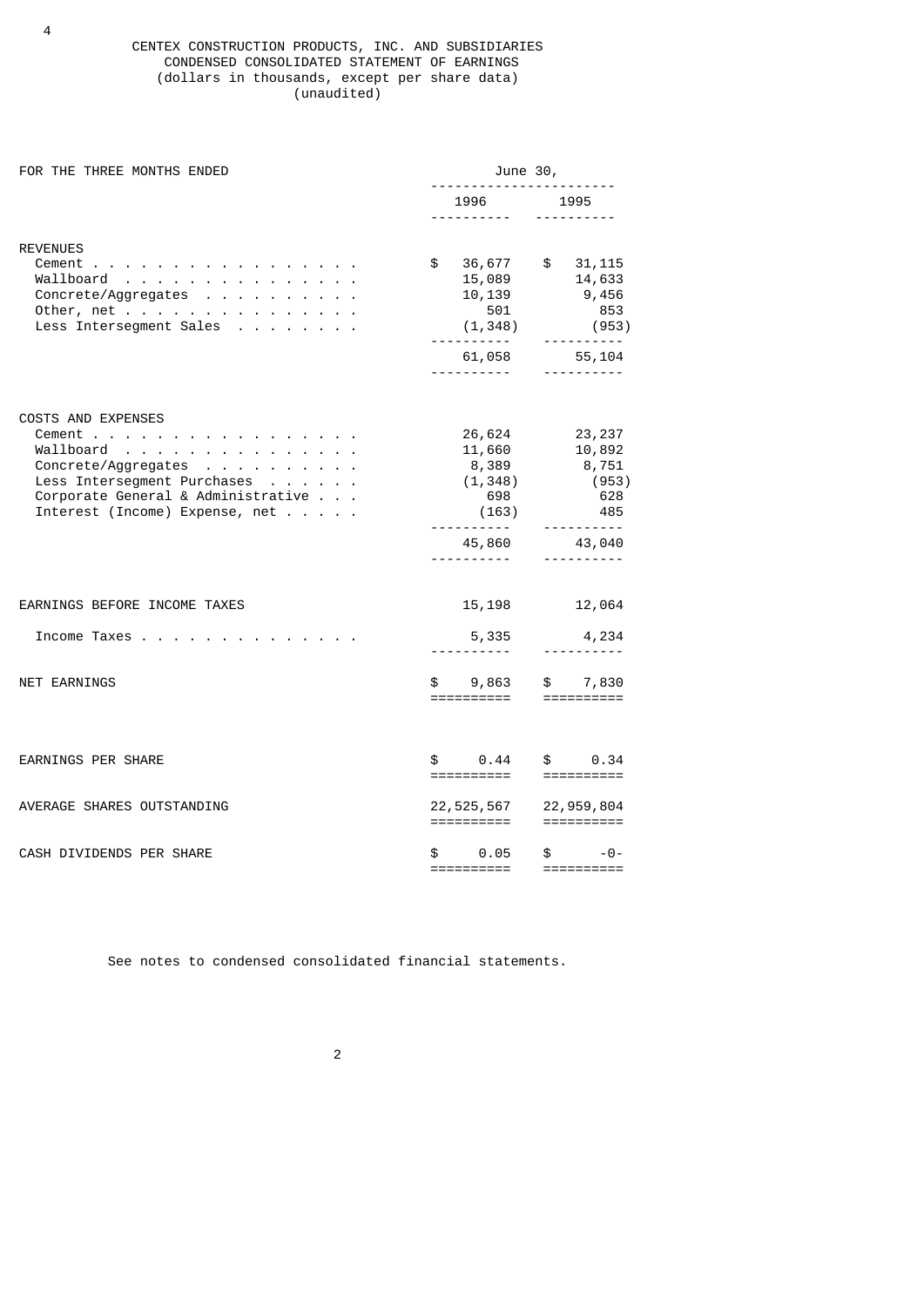#### CENTEX CONSTRUCTION PRODUCTS, INC. AND SUBSIDIARIES CONDENSED CONSOLIDATED BALANCE SHEETS (dollars in thousands)

| <b>ASSETS</b>                                                                                                                                                                                                                           | 1996 — 1996<br>-------------                                                                    | June 30, March 31,<br>1996<br><u> - - - - - - - - - - -</u> |
|-----------------------------------------------------------------------------------------------------------------------------------------------------------------------------------------------------------------------------------------|-------------------------------------------------------------------------------------------------|-------------------------------------------------------------|
|                                                                                                                                                                                                                                         | $(Unaudited)$ $(*)$                                                                             |                                                             |
| Current Assets<br>Cash and Cash Equivalents<br>Accounts and Notes Receivable, net<br>Inventories<br>Total Current Assets                                                                                                                | \$22,563<br>39,756<br>26,898<br>89,217                                                          | \$20,799<br>33,532<br>29,691<br>84,022                      |
|                                                                                                                                                                                                                                         | <u>.</u> .                                                                                      | <u>.</u>                                                    |
| Property, Plant and Equipment<br>Less Accumulated Depreciation                                                                                                                                                                          | 309,674<br>(131, 594)                                                                           | 308,600<br>(128,419)                                        |
| Property, Plant & Equipment, net                                                                                                                                                                                                        | 178,080                                                                                         | 180, 181                                                    |
| Notes Receivable, net                                                                                                                                                                                                                   | 1,492                                                                                           | 1,395                                                       |
| Other Assets                                                                                                                                                                                                                            | 3,922<br>\$272,711<br>========                                                                  | 3,977<br>\$269,575                                          |
| LIABILITIES AND STOCKHOLDERS' EQUITY                                                                                                                                                                                                    |                                                                                                 |                                                             |
| Current Liabilities<br>Accounts Payable<br>Accrued Liabilities<br>Current Portion of Long-Term Debt<br>Income Taxes Payable<br>Total Current Liabilities<br>contract and a state of the state                                           | \$17,601<br>21,130<br>80<br>5,189<br><u>.</u><br>44,000<br><u>.</u>                             | \$15,020<br>23,029<br>- 80<br>$\sim$<br>38,129<br><u>.</u>  |
| Long-term Debt                                                                                                                                                                                                                          | 640                                                                                             | 640                                                         |
| Deferred Income Taxes                                                                                                                                                                                                                   | 13,903                                                                                          | 14,344                                                      |
| Stockholders' Equity<br>Common Stock, Par Value \$0.01;<br>Authorized 50,000,000 Shares;<br>Issued and Outstanding 22, 217, 864 and<br>22,978,504 Shares, respectively.<br>Capital in Excess of Par Value<br>Retained Earnings $\ldots$ | 222<br>150,579<br>63,367<br>$\frac{1}{2}$ .<br><br><br><br><br><br><br><br><br><br><br><br><br> | 230<br>161,617<br>54,615<br>- - - - - - - -                 |
| Total Stockholders' Equity                                                                                                                                                                                                              | 214, 168<br>.                                                                                   | 216,462                                                     |
|                                                                                                                                                                                                                                         | \$272,711<br>========                                                                           | \$269,575<br>========                                       |

\* Condensed from audited financial statements.

See notes to condensed consolidated financial statements.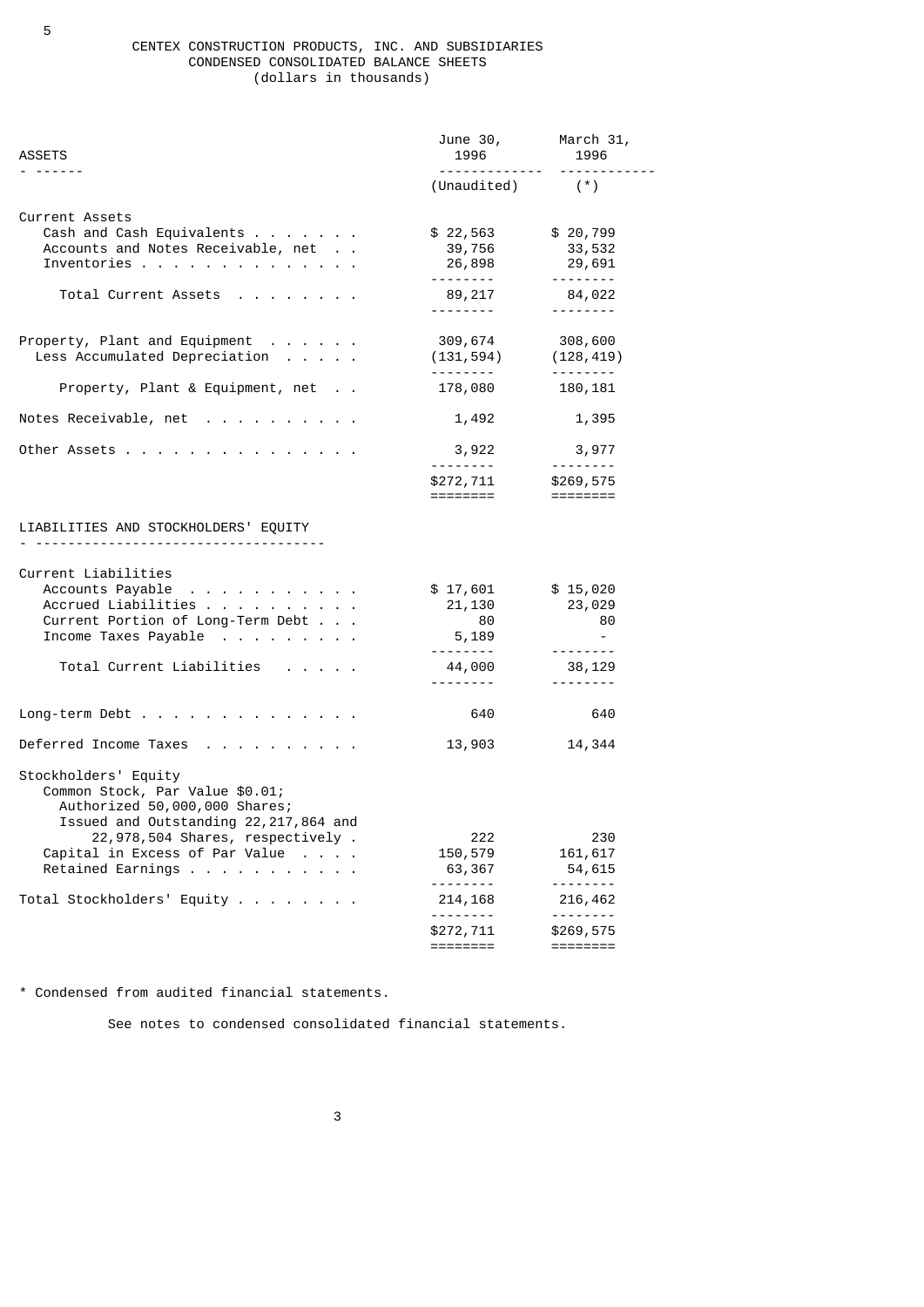### CENTEX CONSTRUCTION PRODUCTS, INC. AND SUBSIDIARIES CONDENSED CONSOLIDATED STATEMENT OF CASH FLOWS (dollars in thousands) (unaudited)

| FOR THE THREE MONTHS ENDED                                                                                                                                   |                              | June 30,                                       |  |  |  |
|--------------------------------------------------------------------------------------------------------------------------------------------------------------|------------------------------|------------------------------------------------|--|--|--|
|                                                                                                                                                              | 1996 1995<br>. <u>.</u>      |                                                |  |  |  |
| CASH FLOWS FROM OPERATING ACTIVITIES<br>Net Earnings<br>Adjustments to Reconcile Net Earnings<br>to Net Cash Provided by Operating<br>Activities -           | $$9,863$ $$7,830$            |                                                |  |  |  |
| Depreciation, Depletion and<br>Amortization<br>Deferred Income Tax                                                                                           |                              | 3,344 3,691                                    |  |  |  |
| Provision                                                                                                                                                    | (441)                        | (268)                                          |  |  |  |
| Increase in Accounts and Notes<br>Receivable<br>Decrease in Inventories                                                                                      | 2,793                        | $(6,320)$ $(3,862)$<br>544                     |  |  |  |
| Increase in Accounts Payable and<br>Accrued Liabilities                                                                                                      | 721                          | 582                                            |  |  |  |
| Decrease (Increase) in<br>Other, net<br>Increase in Income Taxes Payable                                                                                     | 51<br>5,189                  | (378)<br>4,502<br>-------                      |  |  |  |
|                                                                                                                                                              | 15,200                       | 12,641<br>-------                              |  |  |  |
| CASH FLOWS FROM INVESTING ACTIVITIES<br>Property, Plant and Equipment<br>Additions, net                                                                      |                              | $(1, 241)$ $(5, 867)$<br><u> - - - - - - -</u> |  |  |  |
|                                                                                                                                                              | (1, 241)                     | (5, 867)                                       |  |  |  |
| CASH FLOWS FROM FINANCING ACTIVITIES<br>Dividends Paid<br>Retirement of Common Stock<br>Proceeds from Stock Option Exercises<br>Increase in Long-term Debt   | (1, 149)<br>(11, 258)<br>212 | 500<br><u> - - - - - - -</u> -                 |  |  |  |
|                                                                                                                                                              | (12,195)                     | 500                                            |  |  |  |
| NET INCREASE IN CASH AND CASH<br>EQUIVALENTS<br>$\mathcal{O}(1)$ and $\mathcal{O}(1)$ are all the set of the $\mathcal{O}(1)$<br>CASH AT BEGINNING OF PERIOD | 1,764<br>$20,799$ 2,475      | 7,274                                          |  |  |  |
| CASH AT END OF PERIOD                                                                                                                                        | \$22,563<br>========         | \$9,749                                        |  |  |  |
|                                                                                                                                                              |                              |                                                |  |  |  |

See notes to condensed consolidated financial statements.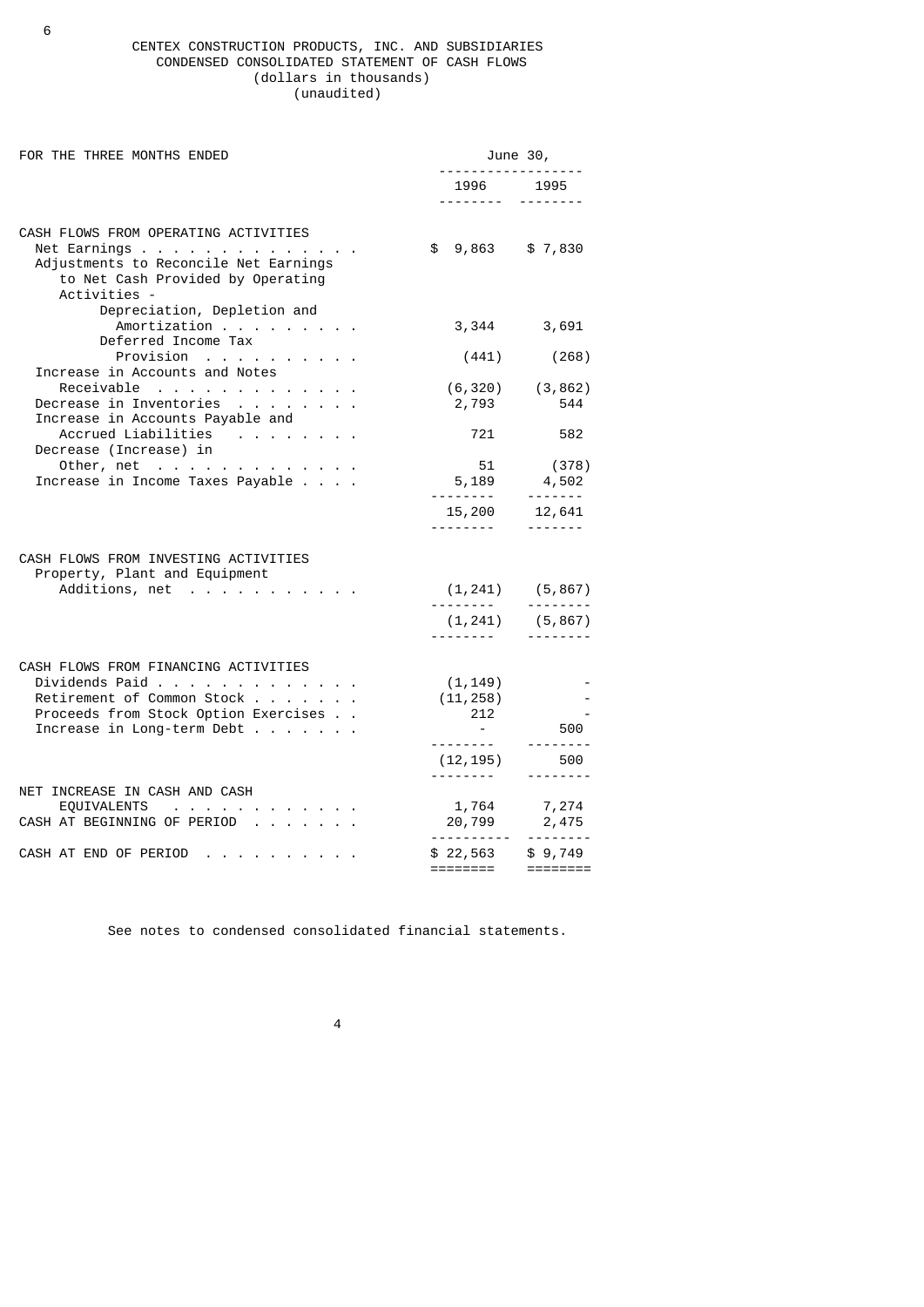## CENTEX CONSTRUCTION PRODUCTS, INC. AND SUBSIDIARIES NOTES TO CONDENSED CONSOLIDATED FINANCIAL STATEMENTS JUNE 30, 1996 (unaudited)

## (A) A summary of changes in stockholders' equity is presented below.

|                            | Common<br>Stock        | Capital in<br>Excess of Retained<br>Par Value | Earnings            | Total                  |  |  |  |  |
|----------------------------|------------------------|-----------------------------------------------|---------------------|------------------------|--|--|--|--|
|                            | (dollars in thousands) |                                               |                     |                        |  |  |  |  |
| Balance, March 31, 1995    | \$<br>230              | \$161,355                                     | \$21,820            | \$183,405              |  |  |  |  |
| Net Earnings               |                        |                                               | 33,944              | 33,944                 |  |  |  |  |
| Stock Option Exercises     |                        | 262                                           |                     | 262                    |  |  |  |  |
| Dividends Paid             |                        |                                               | (1, 149)            | (1, 149)               |  |  |  |  |
| Balance March 31, 1996     | 230                    | 161,617                                       | 54,615              | 216,462                |  |  |  |  |
| Net Earnings               |                        |                                               | 9,863               | 9,863                  |  |  |  |  |
| Stock Option Exercises     |                        | 212                                           |                     | 212                    |  |  |  |  |
| Dividends Paid             |                        |                                               | (1, 111)            | (1, 111)               |  |  |  |  |
| Retirement of Common Stock | (8)                    | (11, 250)                                     |                     | (11, 258)              |  |  |  |  |
| BALANCE JUNE 30, 1996      | 222                    | \$150,579<br>=========                        | 63,367<br>========= | \$214.168<br>========= |  |  |  |  |

(B) Impact of New Accounting Pronouncements.

 During the quarter, the Company adopted Financial Accounting Standards Board (FASB) Statement No. 121, "Accounting for the Impairment of Long-Lived Assets and for Long-Lived Assets to be Disposed Of" (SFAS No. 121). SFAS No. 121 requires that certain long-lived assets and intangibles be reviewed for impairment whenever events or changes in circumstances indicate that the carrying amount of an asset may not be recoverable. There was no material effect on the Company's financial statements from the Company's adoption of SFAS No. 121.

the contract of the contract of the contract of the contract of the contract of the contract of the contract o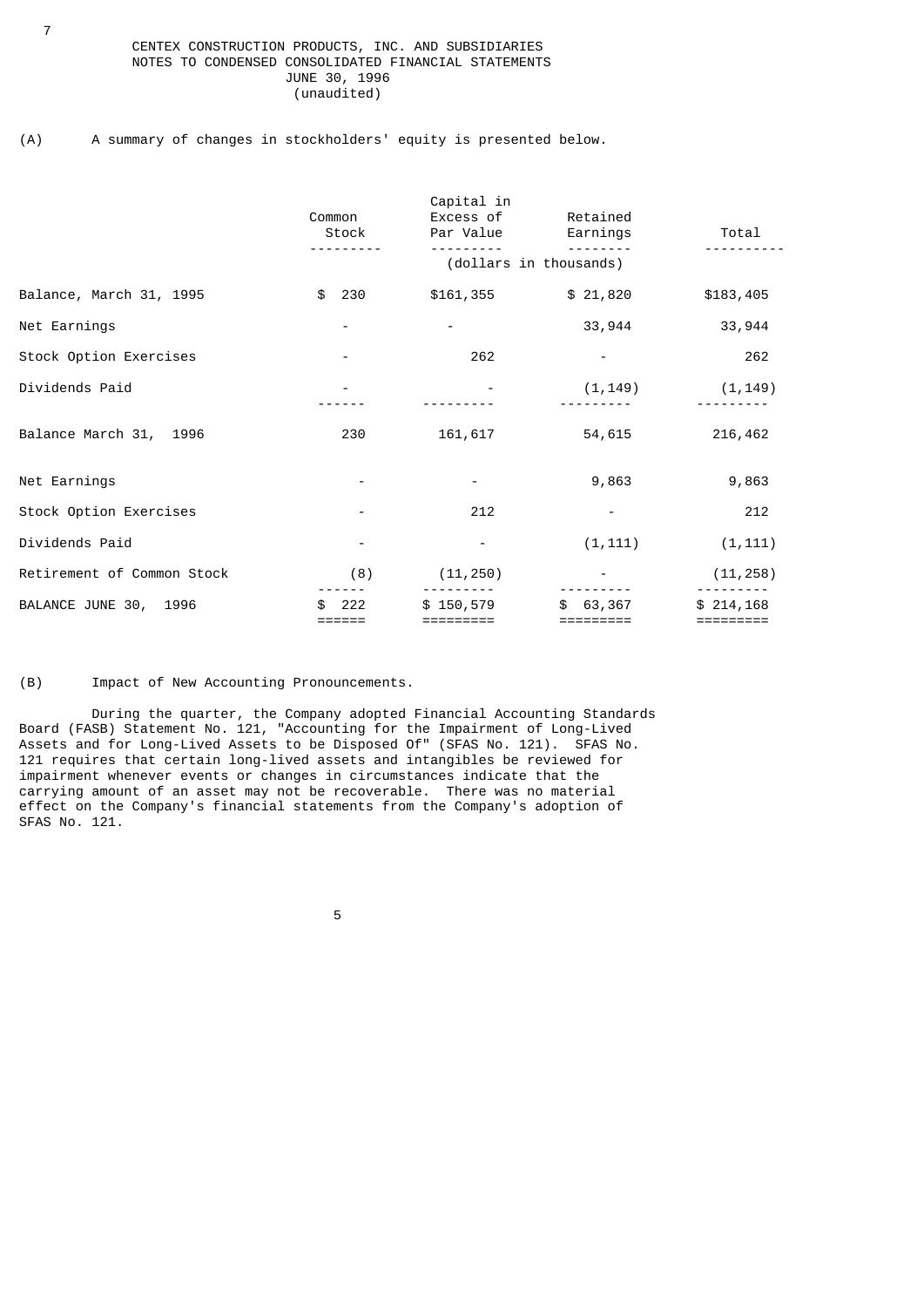## ITEM 2. MANAGEMENT'S DISCUSSION AND ANALYSIS OF RESULTS OF OPERATIONS AND FINANCIAL CONDITION

## RESULTS OF OPERATIONS

 Centex Construction Product's revenues for the first quarter of fiscal 1997 totaled \$61,058,000, an 11% increase over revenues of \$55,104,000 for the same quarter last year. CXP's net earnings for the quarter ended June 30, 1996 were \$9,863,000 versus \$7,830,000 for the same quarter last year. Earnings per share for this year's quarter were \$0.44 compared to \$0.34 for the same quarter in fiscal 1996. The quarter's earnings gain resulted from all time high financial results in the Company's Cement, Gypsum Wallboard and Concrete operations. A strong national cement market and continued high national gypsum wallboard demand generated strong pricing during the current quarter. Also, construction activity in the Austin, Texas market continued strong, as reflected by a 35% increase in Concrete sales volume.

 The following table compares sales volume, average unit sales prices and unit operating margins for the Company's operations:

|                         | Cement<br>(Ton) |         | Wallboard<br>(MSF) |         | Concrete<br>(Cubic Yard) |         | Aggregates<br>(Ton) |        |
|-------------------------|-----------------|---------|--------------------|---------|--------------------------|---------|---------------------|--------|
| Quarter Ended June 30,  | 1996            | 1995    | 1996               | 1995    | 1996                     | 1995    | 1996                | 1995   |
| Sales Volume (M)        | 583             | 520     | 173                | 158     | 177                      | 140     | 467                 | 792    |
| Average Net Sales Price | \$62.94         | \$59.81 | \$87.36 \$92.60    |         | \$46.01                  | \$45.07 | \$4.26              | \$3.97 |
| Operating Margin        | \$17.25         | \$15.14 | \$19.86            | \$21.36 | \$7.67                   | \$6.44  | \$ 0.84             | \$0.21 |

 Cement revenues for the quarter totaled \$36,677,000, up 18% above the same quarter in the prior year. Operating earnings were \$10,053,000, a 28% increase over \$7,878,000 for the same quarter last year. A combination of an additional 63,000 tons in sales volume and higher operating margins from a 5% increase in sales prices partially offset by a 2% increase in cost of sales accounted for the net quarterly gain in operating earnings. Price increases of \$2 per ton and \$5 per ton were implemented during the quarter in northern California and northern Texas, respectively. Last year's sales volume was negatively impacted by unfavorable weather conditions in CXP's western markets. Current quarter's production cost was up due mainly to the timing of a brick job at the Illinois plant and an increased percentage for the current quarter of higher costing western produced product.

 Gypsum Wallboard revenues of \$15,089,000 for the quarter increased 3% over revenues of \$14,633,000 for the same quarter in the prior fiscal year. Operating earnings for the quarter were \$3,429,000, up slightly over \$3,375,000 for the same period last year. Increased sales volume and reduced production cost, partially offset by a 6% decline in average net sales prices resulted in the net gain for the quarter. Sales volume of 173 million square feet ("MMSF") for this year's quarter was 10% higher than 158 MMSF sold during the prior year's quarter. Increased production volume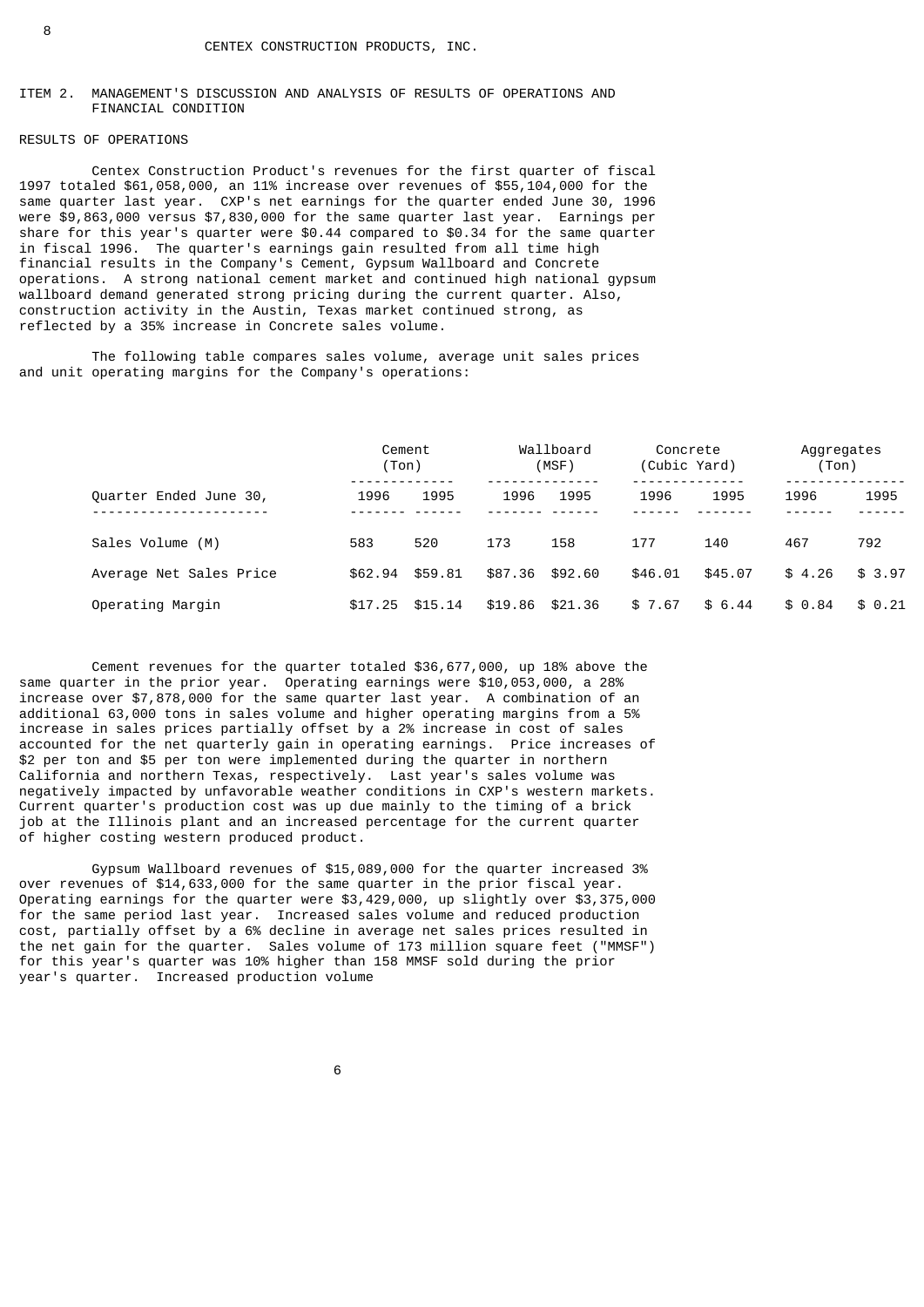and additional inventory sales accounted for the sales volume gain. National wallboard consumption for the first six months of calendar 1996 was at a record pace as single-family home construction remained strong. CXP's average net sales price for the quarter was \$87.36 per thousand board feet ("MSF"), 6% lower than \$92.60 per MSF for the same quarter last year but higher than \$86.42 per MSF for the March 31, 1996 quarter. Although the Company's average net sales price for Gypsum Wallboard was lower in fiscal 1996 than in fiscal 1995, it rebounded during the current quarter. Supported by strong housing activity, a nationwide price increase midway through the quarter raised CXP's sales price to approximately \$89.00 per MSF by quarter end. Cost of sales decreased 6% due primarily to lower paper cost.

 Revenues from Concrete and Aggregates were \$10,139,000 for the quarter this year, a 7% increase over \$9,456,000 for the same quarter a year ago. Concrete and Aggregates reported an operating profit for the quarter of \$1,750,000, up 63% over \$1,071,000 for the same quarter last year. Concrete earnings increased 51% over last year's comparable quarter due to improved margins and a 35% gain in sales volume at the Austin concrete operation. Total Concrete sales volume for the quarter this year was 177,000 cubic yards, a 26% increase over 140,000 cubic yards for the same quarter last year. CXP's average Concrete net sales price of \$46.01 per cubic yard for the current quarter was 2% higher than \$45.07 for the same quarter a year ago. Aggregates earnings increased 118% over prior year's quarter due to higher operating margins. CXP's Aggregates operation reported sales volume of 467,000 tons for the quarter this year, 41% below sales volume of 792,000 tons for the same quarter last year. Sales volume decreased primarily due to the disposition of CXP's north Texas sand and gravel operation in last year's third quarter. Sales price gains, coupled with an increased percentage of sales of higher priced products, resulted in an average net sales price of \$4.26 per ton for the current quarter, up 7% from \$3.97 per ton last year.

 Other Income of \$501,000 for the quarter decreased \$352,000 from prior year's quarter due to a \$220,000 land sales gain and \$104,000 of clinker sales income last year. Other income included clinker sales, non-inventoried aggregate sales, trucking income, asset sales and other miscellaneous items.

 Net interest income for this year's quarter was \$163,000 compared to last year's quarter interest expense of \$485,000. Debt outstanding for the quarter and at June 30,1996 was \$720,000 compared to \$25 million outstanding at June 30, 1995. Cash balance at June 30,1996 was \$22.6 million, up \$1.8 million from \$20.8 million at March 31, 1996.

#### STOCK REPURCHASE PROGRAM

9

 On December 5, 1994, the Company's Board of Directors approved the repurchase of up to 1,000,000 shares of the Company's common stock. The Company repurchased on the open market and from Centex Corporation a total of 40,196 shares in fiscal year 1995, but none in fiscal year 1996. During the quarter ending June 30, 1996, CXP repurchased 778,400 shares of its common shares from the public. The share repurchases increased Centex Corporation's ownership interest from 49% to 50.6% at June 30, 1996. Since June 30, 1996 CXP has repurchased an additional 100,600 shares, increasing Centex Corporation's ownership to approximately 50.8%. As of August 12, 1996 CXP has repurchased a cumulative total of 919,196 shares. Also, during the current quarter, CXP's Board of Directors increased its share repurchase authorization to 2,000,000 shares from 1,000,000 shares.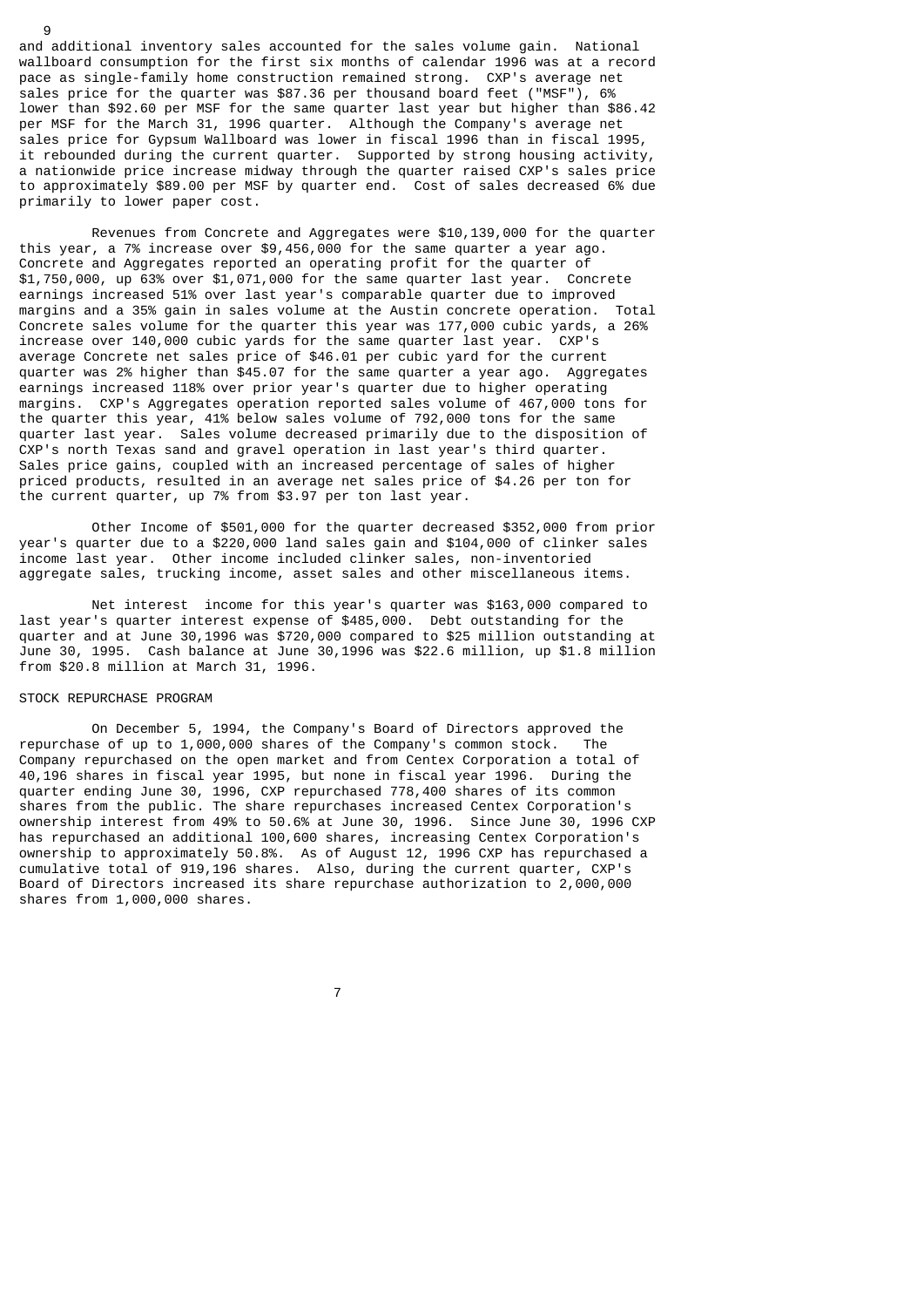The Company has a five year \$35 million unsecured revolving credit facility to finance its working capital and capital expenditures requirements. Based on its financial condition and a relatively debt free balance sheet at June 30, 1996, CXP believes that its internally generated cash flow coupled with funds available under the credit facility will enable CXP to provide adequately for its current operations and future growth.

 Working capital at June 30, 1996 was \$45.2 million, down slightly from \$45.9 million at March 31, 1996. Stock repurchases during the quarter amounted to \$11.3 million. Capital spending of \$1.3 million for this quarter was down from prior year's quarter due to last year's recommissioning of the second kiln at the Laramie plant.

# OUTLOOK

 The Company's positive financial results during the first three months of fiscal 1997 reflect continued strength in demand and pricing for its Cement and Gypsum Wallboard products. Assuming no significant change in overall economic climate, Cement and Gypsum Wallboard demand should remain robust during the remainder of fiscal 1997. As a result, the Company should post its third consecutive record financial performance. At June 30, 1996 the Company was relatively debt free and well positioned to take advantage of potential expansion opportunities.

en andere de la provincia de la provincia de la provincia de la provincia de la provincia de la provincia del<br>En 1888, en 1888, en 1888, en 1888, en 1888, en 1888, en 1888, en 1888, en 1888, en 1888, en 1888, en 1888, en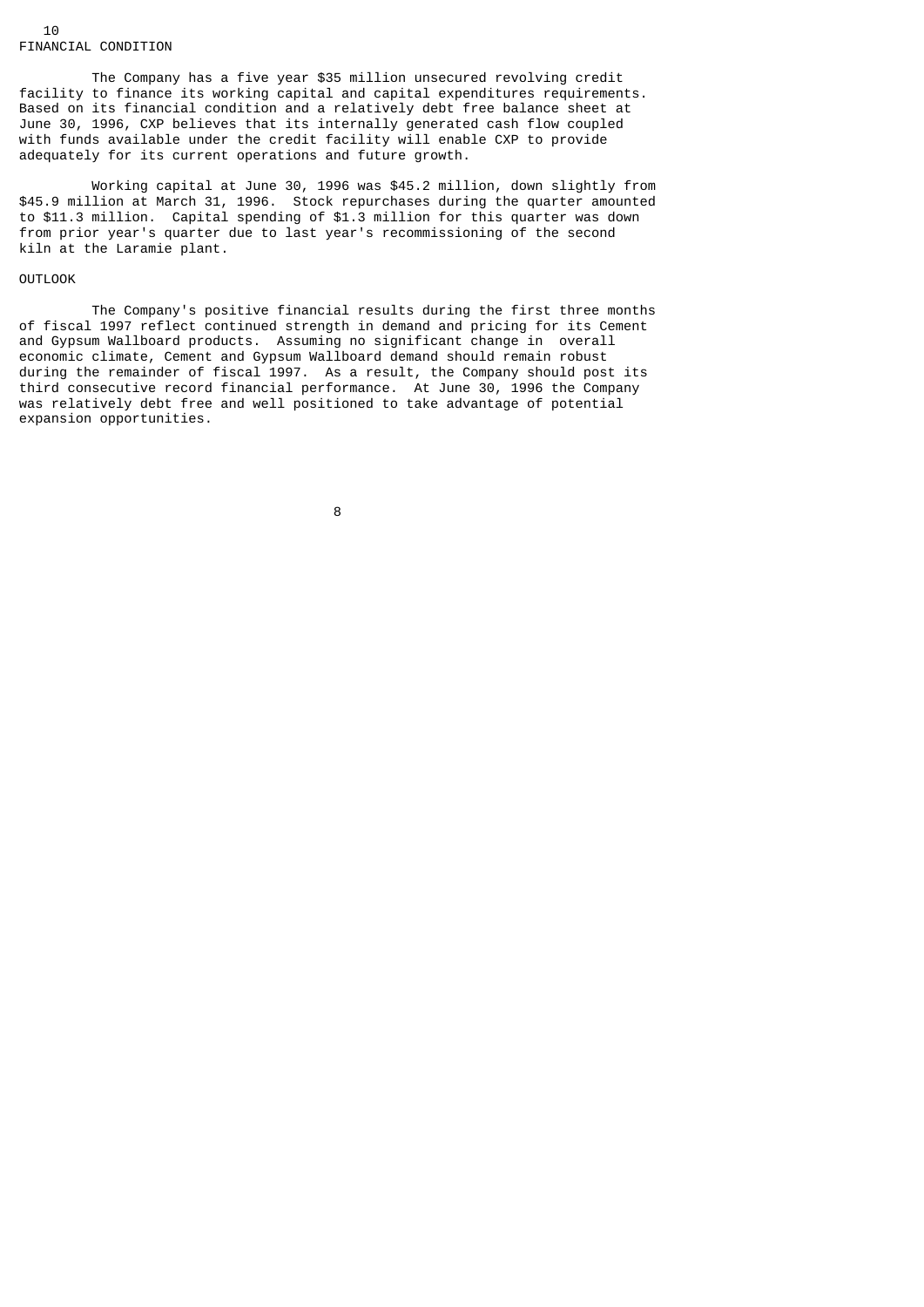PART II. OTHER INFORMATION

ITEM 6. EXHIBITS AND REPORTS ON FORM 8-K

- (a) Exhibits
	- 27 Financial Data Schedule
- (b) Reports on Form 8-K

 The Registrant filed no reports on Form 8-K during the quarter ended June 30, 1996.

All other items required under Part II are omitted because they are not applicable.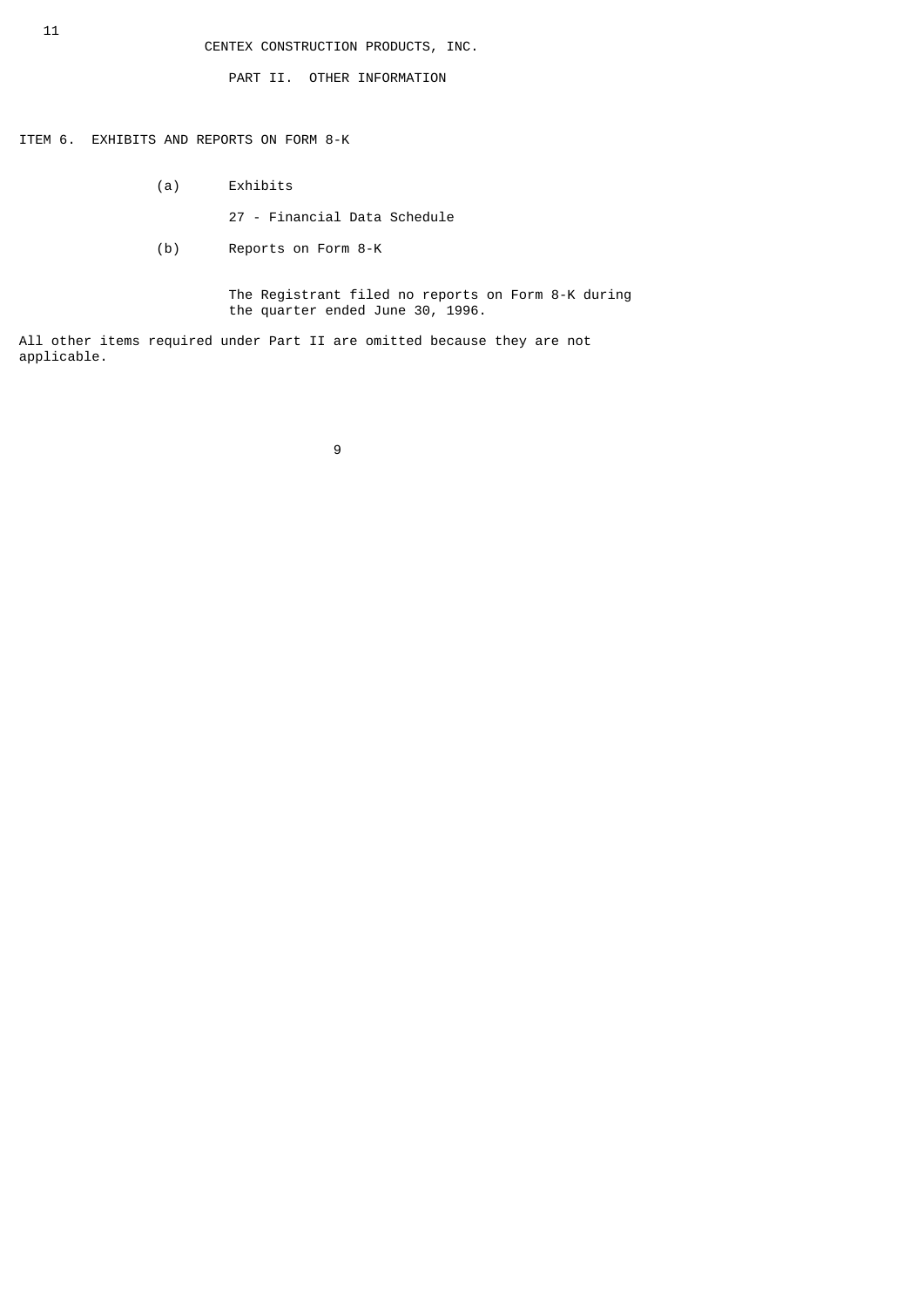Pursuant to the requirements of the Securities Exchange Act of 1934, the registrant has duly caused this report to be signed on its behalf by the undersigned thereunto duly authorized.

> CENTEX CONSTRUCTION PRODUCTS, INC. ----------------------------------------- Registrant

August 12, 1996 **/s/ 0. G. Dagnan**  --------------------------------------- O. G. Dagnan President and Chief Executive Officer

August 12, 1996 **1996** /s/ Arthur R. Zunker, Jr.

 ---------------------------------------------- Arthur R. Zunker, Jr. Senior Vice President-Finance and Treasurer (principal financial and chief accounting officer)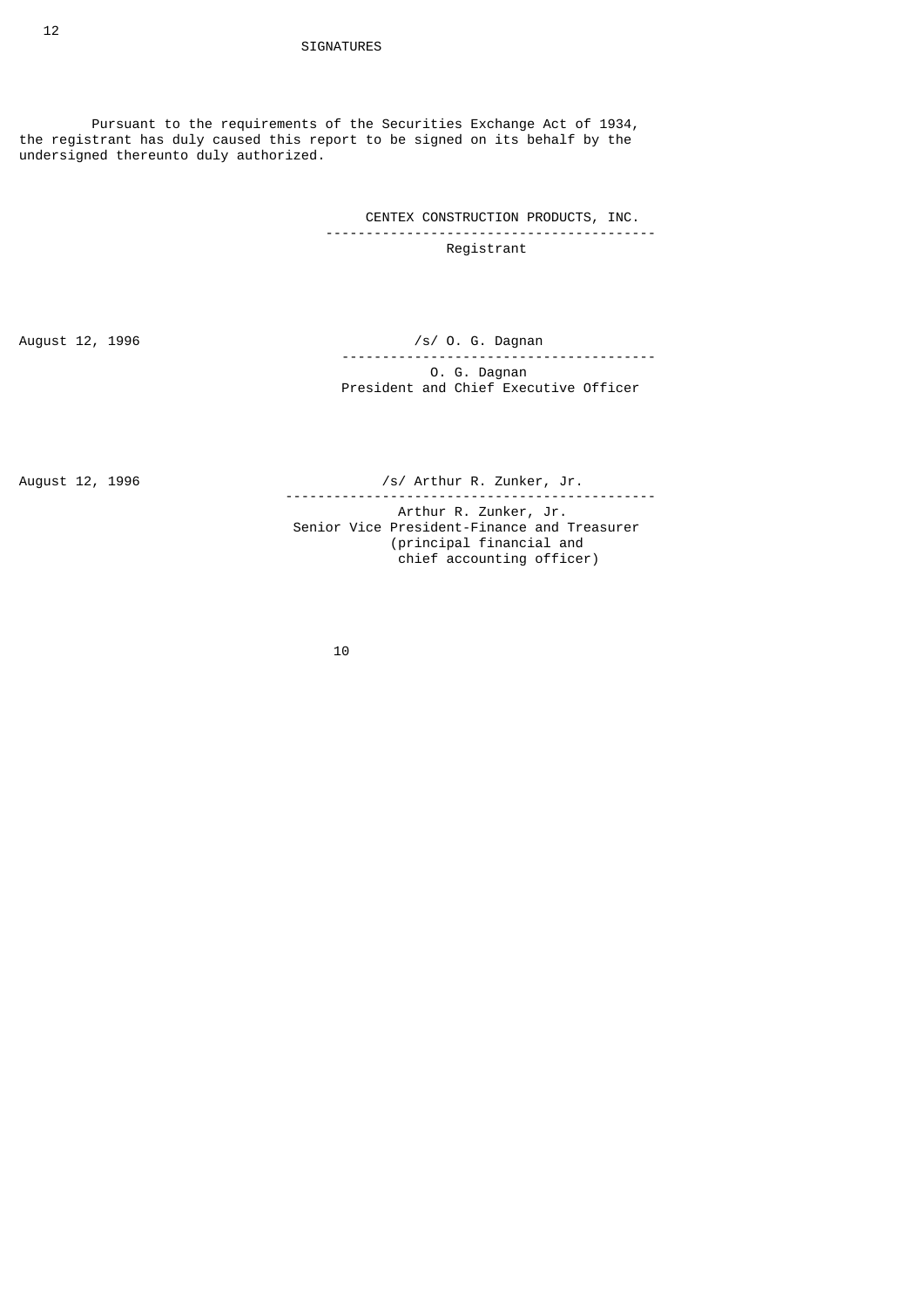| EXHIBIT<br>NUMBER | DESCRIPTION             |
|-------------------|-------------------------|
| 27                | Financial Data Schedule |